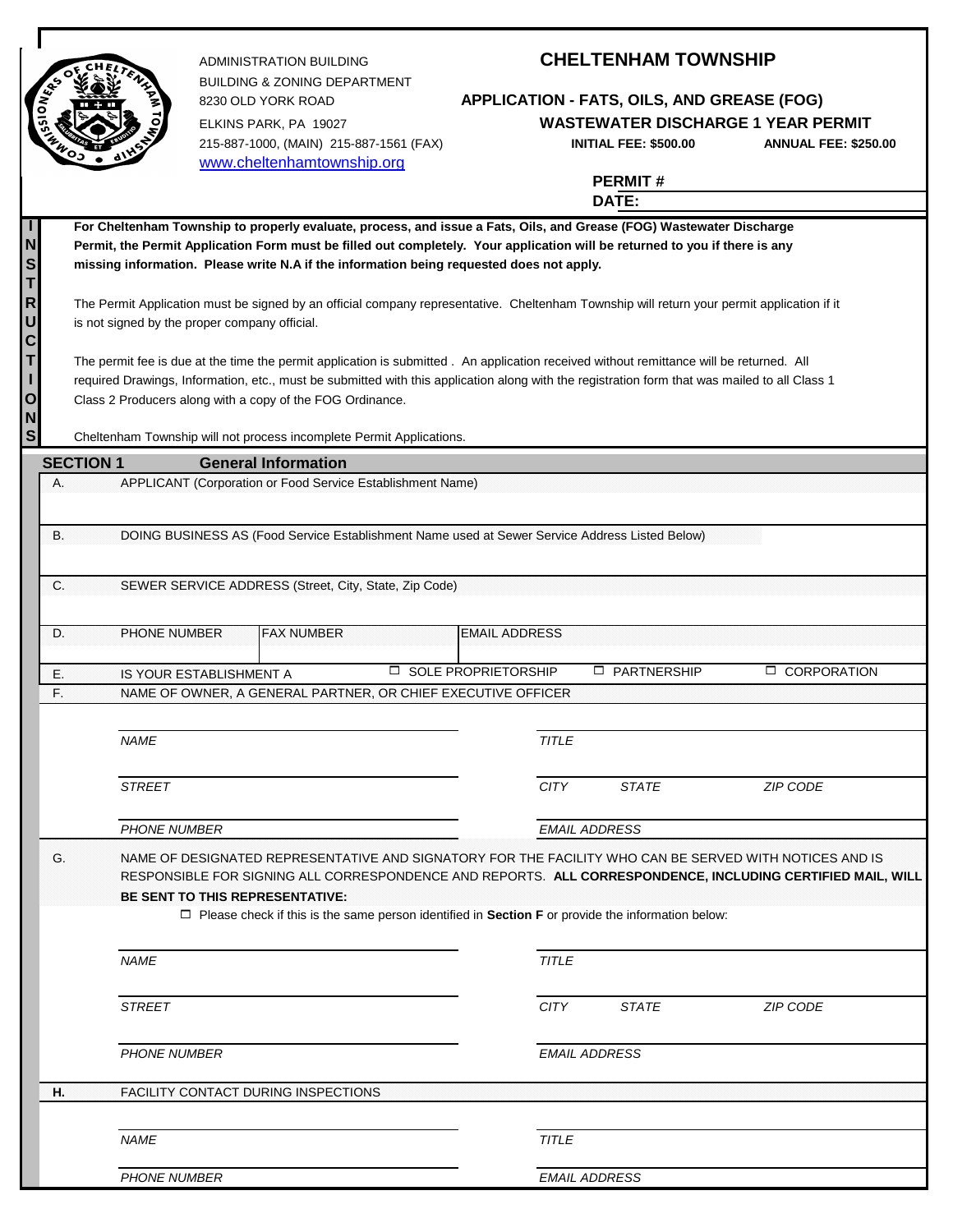| <b>SECTION 2</b><br><b>FACILITY OPERATIONAL CHARACTERISTICS</b> |                                                                                                                                                                                                                                                                    |                                                                                             |                                             |  |  |  |  |  |
|-----------------------------------------------------------------|--------------------------------------------------------------------------------------------------------------------------------------------------------------------------------------------------------------------------------------------------------------------|---------------------------------------------------------------------------------------------|---------------------------------------------|--|--|--|--|--|
| L                                                               | PLEASE CHECK DESCRIPTION THAT REPRESENT YOUR FACILITY                                                                                                                                                                                                              |                                                                                             |                                             |  |  |  |  |  |
| Type of Food Service Establishment                              |                                                                                                                                                                                                                                                                    | Location                                                                                    |                                             |  |  |  |  |  |
| Fast Food Restaurant                                            | □ Ice Cream Shop                                                                                                                                                                                                                                                   | □ Stand-alone Restaurant<br>$\Box$ Hospital                                                 |                                             |  |  |  |  |  |
| Full Service Restaurant                                         | $\Box$ Cocktails/Bar                                                                                                                                                                                                                                               | $\Box$ Strip Mall Attached<br>$\Box$ Nursing Home                                           |                                             |  |  |  |  |  |
| $\Box$ Buffet                                                   | $\Box$ Catering                                                                                                                                                                                                                                                    | □ Mall/Food Court                                                                           | □ Hotel/Motel                               |  |  |  |  |  |
| $\Box$ Take Out Facility (only)                                 | Food Packager                                                                                                                                                                                                                                                      | $\Box$ School<br>$\Box$ Supermarket                                                         |                                             |  |  |  |  |  |
| □ Coffee Shop                                                   | $\Box$ Meat Processor                                                                                                                                                                                                                                              | $\Box$ Club/Organization<br>$\Box$ Religious Institution                                    |                                             |  |  |  |  |  |
| $\Box$ Bakery                                                   |                                                                                                                                                                                                                                                                    | □ Company/Office Building<br>$\Box$ Prison                                                  |                                             |  |  |  |  |  |
| $\Box$ Cafeteria                                                |                                                                                                                                                                                                                                                                    | □ Stadium/Amusement Park                                                                    |                                             |  |  |  |  |  |
| J.                                                              |                                                                                                                                                                                                                                                                    | PLEASE INDICATE EACH ITEM THAT YOU CURRENTLY HAVE IN YOUR FACILITY AND THE QUANTITY OF EACH |                                             |  |  |  |  |  |
| Food Processing Equipment                                       |                                                                                                                                                                                                                                                                    | Kitchen Equipment                                                                           |                                             |  |  |  |  |  |
| Qty.                                                            | Qty.                                                                                                                                                                                                                                                               | Qty.                                                                                        | Qty.                                        |  |  |  |  |  |
| Deep Fryer                                                      | $\Box$ Rotisserie                                                                                                                                                                                                                                                  | $\Box$ Dishwasher                                                                           | $\Box$ Other Equipment                      |  |  |  |  |  |
| Charbroiler<br>□                                                | $\Box$ Stove                                                                                                                                                                                                                                                       | $\Box$ Pre-rinse sink                                                                       | (list below)                                |  |  |  |  |  |
| Griddle<br>□                                                    | $\square$ Wok                                                                                                                                                                                                                                                      | $\Box$ Mop Sink                                                                             |                                             |  |  |  |  |  |
| Grill<br>$\Box$<br>□                                            |                                                                                                                                                                                                                                                                    | $\Box$ Floor Drains                                                                         |                                             |  |  |  |  |  |
| $\Box$ Oven                                                     | $\Box$ Other                                                                                                                                                                                                                                                       | □ Garbage Disposal                                                                          |                                             |  |  |  |  |  |
|                                                                 |                                                                                                                                                                                                                                                                    |                                                                                             |                                             |  |  |  |  |  |
| Κ.<br>PLEASE INDICATE OPERATING SCHEDULE:                       |                                                                                                                                                                                                                                                                    |                                                                                             |                                             |  |  |  |  |  |
| Days of Operation                                               |                                                                                                                                                                                                                                                                    | Hours of Operation                                                                          |                                             |  |  |  |  |  |
|                                                                 | Start:                                                                                                                                                                                                                                                             | Start:                                                                                      | $\Box$ 24 Hours                             |  |  |  |  |  |
| Monday                                                          |                                                                                                                                                                                                                                                                    |                                                                                             | or                                          |  |  |  |  |  |
|                                                                 | Stop: $\qquad \qquad \qquad$                                                                                                                                                                                                                                       | Stop:                                                                                       | $\Box$ Closed                               |  |  |  |  |  |
|                                                                 |                                                                                                                                                                                                                                                                    |                                                                                             |                                             |  |  |  |  |  |
|                                                                 | Start:                                                                                                                                                                                                                                                             | Start:                                                                                      | $\Box$ 24 Hours                             |  |  |  |  |  |
| Tuesday                                                         |                                                                                                                                                                                                                                                                    |                                                                                             | or                                          |  |  |  |  |  |
|                                                                 | Stop: $\qquad \qquad$                                                                                                                                                                                                                                              | Stop:                                                                                       | $\Box$ Closed                               |  |  |  |  |  |
|                                                                 |                                                                                                                                                                                                                                                                    |                                                                                             |                                             |  |  |  |  |  |
|                                                                 | Start:                                                                                                                                                                                                                                                             | Start:                                                                                      | $\Box$ 24 Hours                             |  |  |  |  |  |
| Wednesday                                                       |                                                                                                                                                                                                                                                                    |                                                                                             | or                                          |  |  |  |  |  |
|                                                                 |                                                                                                                                                                                                                                                                    |                                                                                             | $\Box$ Closed                               |  |  |  |  |  |
|                                                                 |                                                                                                                                                                                                                                                                    |                                                                                             |                                             |  |  |  |  |  |
|                                                                 | Start:                                                                                                                                                                                                                                                             | Start:                                                                                      | $\Box$ 24 Hours                             |  |  |  |  |  |
| Thursday                                                        |                                                                                                                                                                                                                                                                    |                                                                                             | or<br>$\Box$ Closed                         |  |  |  |  |  |
|                                                                 | Stop:                                                                                                                                                                                                                                                              | Stop:                                                                                       |                                             |  |  |  |  |  |
|                                                                 |                                                                                                                                                                                                                                                                    |                                                                                             | $\Box$ 24 Hours                             |  |  |  |  |  |
|                                                                 | Start: <b>Start:</b> Start: <b>Start:</b> Start: <b>Start:</b> Start: <b>Start:</b> Start: <b>Start:</b> Start: <b>Start:</b> Start: <b>Start: Start: Start: Start: Start: Start: Start: Start: Start: Start: Start: Start: Start: Start: Start: Start: Start:</b> | Start: <b>Start:</b>                                                                        |                                             |  |  |  |  |  |
| Friday                                                          |                                                                                                                                                                                                                                                                    |                                                                                             | or<br>$\Box$ Closed                         |  |  |  |  |  |
|                                                                 | Stop:                                                                                                                                                                                                                                                              | Stop:                                                                                       |                                             |  |  |  |  |  |
|                                                                 | Start: <b>Start:</b>                                                                                                                                                                                                                                               |                                                                                             | $\Box$ 24 Hours                             |  |  |  |  |  |
| Saturday                                                        |                                                                                                                                                                                                                                                                    | Start:                                                                                      | or                                          |  |  |  |  |  |
|                                                                 |                                                                                                                                                                                                                                                                    | Stop:                                                                                       | $\Box$ Closed                               |  |  |  |  |  |
|                                                                 |                                                                                                                                                                                                                                                                    |                                                                                             |                                             |  |  |  |  |  |
|                                                                 | Start:                                                                                                                                                                                                                                                             | Start:                                                                                      | $\Box$ 24 Hours                             |  |  |  |  |  |
| Sunday                                                          |                                                                                                                                                                                                                                                                    |                                                                                             | or                                          |  |  |  |  |  |
|                                                                 | Stop:                                                                                                                                                                                                                                                              | Stop: $\qquad \qquad$                                                                       | $\Box$ Closed                               |  |  |  |  |  |
|                                                                 |                                                                                                                                                                                                                                                                    |                                                                                             |                                             |  |  |  |  |  |
| L.                                                              |                                                                                                                                                                                                                                                                    |                                                                                             |                                             |  |  |  |  |  |
|                                                                 | PLEASE PROVIDE THE FOLLOWING LMISCELLANEOUS INFORMATION REGARDING YOUR OPERATIONS:                                                                                                                                                                                 |                                                                                             |                                             |  |  |  |  |  |
| No. of Employees                                                |                                                                                                                                                                                                                                                                    | Do you wash plates?                                                                         | $\Box$ Yes $\Box$ No                        |  |  |  |  |  |
|                                                                 |                                                                                                                                                                                                                                                                    |                                                                                             |                                             |  |  |  |  |  |
|                                                                 |                                                                                                                                                                                                                                                                    |                                                                                             |                                             |  |  |  |  |  |
| Seating Capacity (Inside)                                       |                                                                                                                                                                                                                                                                    |                                                                                             | $\Box$ Yes $\Box$ No                        |  |  |  |  |  |
|                                                                 |                                                                                                                                                                                                                                                                    |                                                                                             |                                             |  |  |  |  |  |
| Seating Capacity (Outside)                                      |                                                                                                                                                                                                                                                                    | Seating                                                                                     | $\Box$ Sit-down $\Box$ Take-out $\Box$ Both |  |  |  |  |  |
|                                                                 |                                                                                                                                                                                                                                                                    |                                                                                             |                                             |  |  |  |  |  |
|                                                                 |                                                                                                                                                                                                                                                                    |                                                                                             |                                             |  |  |  |  |  |
| Average no. of meals served during peak hour                    |                                                                                                                                                                                                                                                                    |                                                                                             |                                             |  |  |  |  |  |